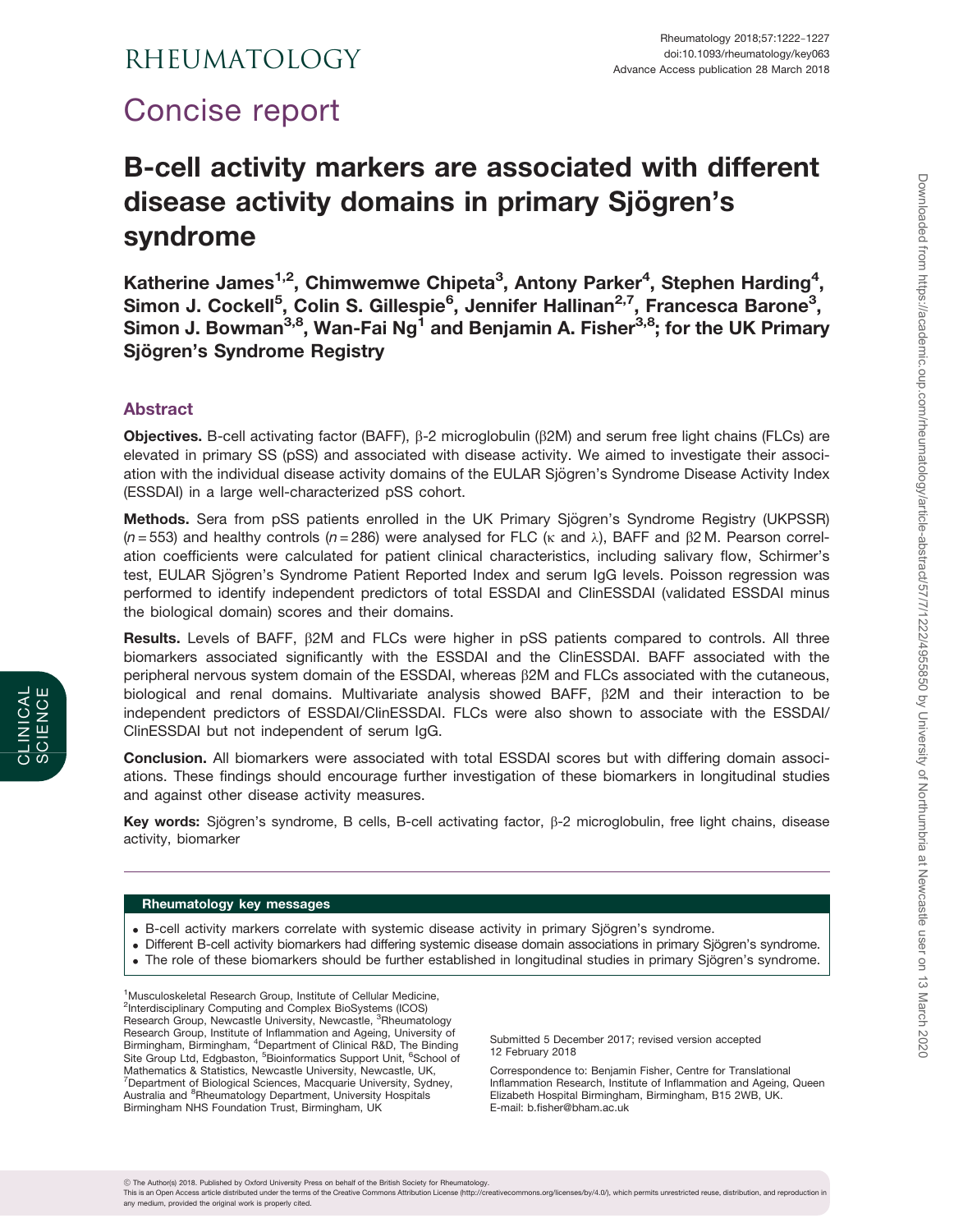### Introduction

Primary SS (pSS) is characterized by autoimmune inflammation of exocrine glands resulting in severe dryness. B-cell hyperactivity has been implicated in the pathogenesis and may contribute to the development of systemic manifestations [[1](#page-5-0), [2\]](#page-5-0). Systemic manifestations vary between patients and it is unclear how this heterogeneity is reflected in the underlying pathogenesis.

The EULAR Sjögren's Syndrome Disease Activity Index (ESSDAI), was introduced with the aim of providing clinicians with a way of objectively measuring disease activity in pSS [\[3\]](#page-5-0). The ESSDAI is comprised of 12 disease activity domains, and is now the most commonly used primary outcome measure in pSS clinical trials. In order to avoid confounding in biomarker studies the ClinESSDAI was developed, in which the biological domain has been removed [\[4\]](#page-5-0). However, the ESSDAI has other limitations, such as its dependence on physician assessment, the difficulty of accurately assessing change in some domains, and the heavy skewing of the population towards low scores [\[5\]](#page-5-0). Therefore, there is interest in developing biomarkers of disease activity such as histopathology [[6](#page-5-0), [7](#page-5-0)], US [\[8, 9\]](#page-5-0) and serum measures of B-cell activity. Proposed B-cell biomarkers include B-cell activating factor (BAFF) [\[10\]](#page-5-0),  $\beta$ -2 micgroglobulin ( $\beta$ 2M) [[11](#page-5-0), [12](#page-5-0)] and immunoglobulin free light chains (FLCs) [[11](#page-5-0)]. BAFF promotes the survival and proliferation of B cells and mice overexpressing BAFF develop Sjögren's-like features [\[2\]](#page-5-0).

b2M forms part of the HLA class 1 molecule and enters the serum when it is shed from the cell membrane. It can be used as a marker for disease activity in conditions with high cell turnover and may act as a non-specific marker of plasma cell activity.

During immunoglobulin (Ig) synthesis, light chains are produced in excess of heavy chains. These excess light chains are secreted and are a marker of plasma cell activity [\[13\]](#page-5-0). FLC levels are elevated in pSS patients compared with controls and have been linked to total disease activity [\[11](#page-5-0)]. FLCs have a half-life of 2-6 h, making them a more dynamic marker of plasma cell activity in comparison with IgG [[13](#page-5-0)].

While many studies have investigated potential biomarkers using the ESSDAI as the dependent variable, few studies have investigated a link between biomarkers and individual disease activity domains. Understanding the association of biomarkers with specific disease activity domains is important, firstly, to provide insight into the pathogenesis of the differing extra glandular manifestations, and, secondly, to avoid confounding through the expected association of B-cell activity biomarkers with the ESSDAI biological domain or through other domain-specific effects. Therefore, this study aims to investigate the relationship between the B-cell activity biomarkers BAFF, b2M and FLCs with disease activity in a large clinically well-characterized pSS cohort [[5](#page-5-0)] using the ESSDAI and ClinESSDAI and their individual domains.

## **Methods**

#### Patient recruitment and serum analysis

Serum samples for 553 pSS patients and 286 healthy controls were retrieved from the UK primary Sjögren's syndrome registry (UKPSSR) Biobank; representing all UKPSSR subjects with available sample at the time of testing. All patients fulfilled 2002 American European Consensus Group classification criteria.

Healthy controls were recruited via two routes. First, participants were asked to voluntarily bring one to three friends of the same gender and similar age but without SS. Second, advertisements were placed at the recruiting centres. All healthy volunteers were asked to complete a general health questionnaire to screen for the presence of any significant autoimmune conditions. Only those subjects with no self-reported autoimmune conditions were included. Ethics committee approval was granted by the North West Haydock Research Ethics Committee and all subjects gave written informed consent in compliance with the Declaration of Helsinki.

Samples were analysed for serum FLC $\kappa$  and FLC $\lambda$  and B2M on the SPAPLUS turbidimeter (The Binding Site Group, Birmingham, UK). Combined FLC concentrations were determined by summating the individual  $FLC_{K}$  and  $FLC\lambda$  results ( $\Sigma FLC$ ). BAFF was measured using a commercially available enzyme immunoassay (Quantikine, R&D Systems, Abingdon, UK) following the manufacturer's instructions (serum reference interval = 584-1186 pg/ml, according to product insert).

#### Data analysis

Assay data were log transformed and scaled prior to statistical analysis. Pearson correlation coefficients were calculated for patient characteristics and serum levels. Statistically significant r values of 0.10-0.29 were considered to be a weak association, 0.30-0.49 moderate and 0.50-1.0 strong. Poisson regression was performed to determine predictors for ESSDAI and ClinESSDAI and their subdomains, as the outcomes were discrete, with activity scores in some domains being mutually independent. A  $P < 0.05$  was considered significant (after adjustment using the Benjamini-Hochberg false discovery rate where necessary). Analyses were performed using the R environment for statistical computing.

## **Results**

#### Patient characteristics and serum biomarker levels

Five hundred and fifty-three pSS patients and 286 healthy controls were analysed. Most patients and controls were female (95.1% vs 90.9%) and of Caucasian ethnicity (93.7% vs 88.1%). However, mean age was higher in the pSS group (59.1 years;  $\pm$ 12.3) compared with controls (48.0 years; ±11.12).

Levels of BAFF,  $\beta$ 2M and FLCs were higher in pSS patients compared with controls [\(supplementary Fig. S1,](https://academic.oup.com/rheumatology/article-lookup/doi/10.1093/rheumatology/key063#supplementary-data) available at Rheumatology online).  $\Sigma$ FLC strongly correlated with  $\beta$ 2M (r = 0.75, P < 0.001) but only weakly with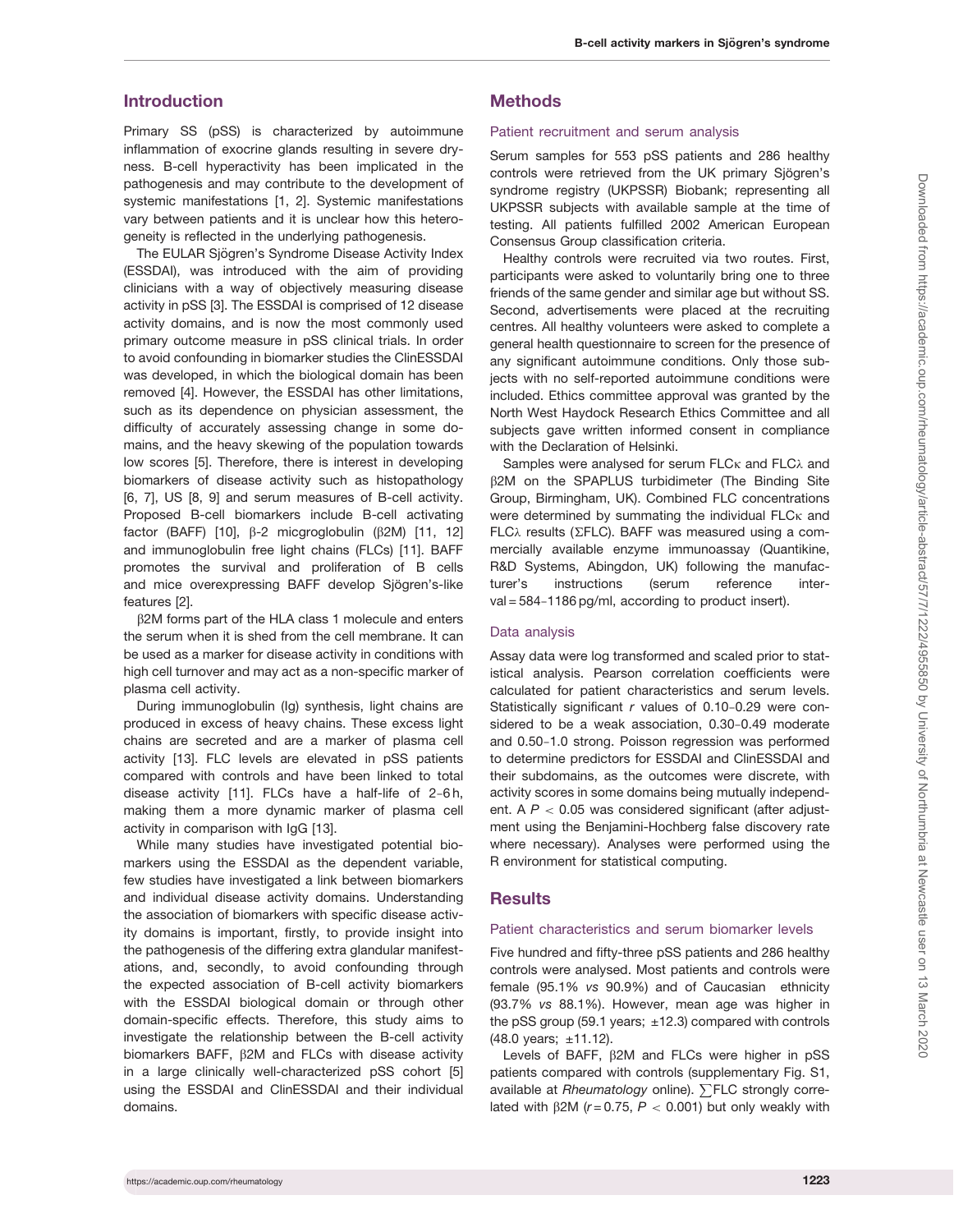TABLE 1 Poisson regression P-values for association of biomarkers with individual ESSDAI domains

| <b>ESSDAI</b> domain      | <b>BAFF</b> | $\beta$ 2M      | FLC <sub>λ</sub> | FLC <sub>K</sub> | $\Sigma$ FLC | <b>IgG</b>      |
|---------------------------|-------------|-----------------|------------------|------------------|--------------|-----------------|
| Constitutional            | 2.93E-01    | 2.13E-01        | 2.93E-01         | 2.13E-01         | 2.13E-01     | 2.13E-01        |
| Lymphadenopathy           | 6.71E-01    | 6.71E-01        | 6.29E-01         | 1.94E-01         | 1.94E-01     | 7.80E-01        |
| Glandular                 | 8.35E-01    | 4.35E-01        | 3.91E-01         | 1.74E-01         | 1.74E-01     | 1.74E-01        |
| Articular                 | 4.03E-01    | 7.73E-01        | 4.03E-01         | 4.03E-01         | 4.03E-01     | 9.14E-02        |
| Cutaneous                 | 2.15E-01    | $6.90E - 04***$ | $1.14E-03***$    | $9.56E-06***$    | 4.21E-05***  | $4.93E - 03**$  |
| Respiratory               | 1.62E-01    | 1.62E-01        | 9.33E-01         | 9.33E-01         | 9.33E-01     | 3.07E-01        |
| Muscular                  | 3.01E-01    | 7.99E-02        | 7.06E-01         | 3.01E-01         | 3.53E-01     | 4.14E-01        |
| Peripheral nervous system | 2.25E-05*** | 5.22E-02        | 8.90E-01         | 8.90E-01         | 8.90E-01     | 8.90E-01        |
| Haematological            | 1.73E-01    | 1.73E-01        | 5.91E-01         | 4.28E-01         | 4.50E-01     | 5.91E-01        |
| <b>Biological</b>         | 5.97E-01    | 2.94E-15***     | $5.03E - 29***$  | 1.32E-35***      | 9.84E-36***  | $2.00E - 49***$ |
| Renal                     | 1.57E-01    | $3.71E - 16***$ | 1.43E-09***      | $1.01E - 10***$  | 8.38E-11***  | 7.07E-02        |

CNS domain excluded since only two patients active.  $\ddot{P} < 0.01$ . " $P < 0.001$ . BAFF: B cell activating factor;  $\beta$ 2M:  $\beta$ -2 microglobulin; FLC: free light chain.

BAFF ( $r = 0.11$ ,  $P < 0.001$ ). BAFF and  $\beta$ 2M showed a moderate correlation ( $r = 0.39$ ,  $P < 0.001$ ).

Abnormal κ/λ FLC ratios were found in 101 (18.3%) pSS patients and 25 (8.7%) controls. All abnormal  $\kappa/\lambda$  FLC ratios were due to disproportionally high  $FLCK$  levels. A comparison of pSS subjects with and without an abnormal κ/λ FLC ratio is shown in [supplementary Table S1,](https://academic.oup.com/rheumatology/article-lookup/doi/10.1093/rheumatology/key063#supplementary-data) available at Rheumatology online. The abnormal ratio pSS patients had a marginally higher rate of anti-Ro/La +ve antibodies when compared with the normal ratio pSS patients (94.1% vs 89.2%). The median ESSDAI score of abnormal ratio patients was similar to that of normal ratio patients (4.0 vs 3.0;  $P = 0.27$ ); likewise with ClinESSDAI (4.0 vs 3.0;  $P = 0.38$ ). However, subjects with an abnormal ratio had a higher prevalence of activity in the biological (69.3% vs 46.5%,  $P < 0.001$ ) and renal domains (6.93% vs 2.2%;  $P = 0.02$ ) although numbers in the latter domain were small. Abnormal ratio patients were also more likely to have both anti-Ro and anti-La antibodies (81.2% vs 70.6%,  $P = 0.04$ ). Although an abnormal  $\kappa/\lambda$  FLC ratio suggestive of clonality could be scored as low disease activity on the biological domain [\[14\]](#page-5-0), all scoring was undertaken without knowledge of FLC values. However, only 12 out of 88 (13.6%) patients in the abnormal ratio group who had serum electrophoresis data available had a monoclonal band, and 31/101 (30.7%) patients in the group were scored as no activity on the biological domain. All subsequent analyses included pSS subjects with an abnormal  $\kappa/\lambda$  FLC ratio, although excluding them did not substantially change our findings (data not shown).

#### Serum biomarkers and clinical features

Correlation of serum biomarkers and age, disease duration, symptom duration, average Schirmer's test, unstimulated salivary flow rate, complement C3 and C4 levels and serum IgG are shown in [supplementary Table S2,](https://academic.oup.com/rheumatology/article-lookup/doi/10.1093/rheumatology/key063#supplementary-data) available at Rheumatology online. FLCs showed a moderate correlation with serum IgG levels. FLC $\kappa$  and  $\Sigma$ FLC had a weak but statistically significant inverse correlation with C4 levels. FLCs did not correlate with other clinical

features. BAFF had a weak but significant correlation with disease duration ( $r = 0.11$ ,  $P < 0.01$ ) and symptom duration  $(r=0.14, P < 0.001)$ , and a weak inverse correlation with average Schirmer's ( $r = -0.11$ ,  $P < 0.05$ ).  $\beta$ 2M correlated weakly with age  $(r=0.20, P < 0.001)$  and IgG levels  $(r=0.21, P < 0.001)$ , and had a weak inverse correlation with average Schirmer's  $(r = -0.11, P < 0.01)$ .

### Biomarker relationship with the ESSDAI and its domains

Complete data for ESSDAI and IgG levels were available for 539 pSS subjects. All exploratory biomarkers were found to have a statistically significant positive association with both total ESSDAI and ClinESSDAI scores  $(P < 0.001$  for all) ([supplementary Table S3](https://academic.oup.com/rheumatology/article-lookup/doi/10.1093/rheumatology/key063#supplementary-data), available at Rheumatology online).

Table 1 shows the results of Poisson regression of serum biomarkers against the ESSDAI domains. BAFF showed a statistically significant association with the peripheral nervous system (PNS) domain ( $P < 0.001$ ), but not with any other domain.  $\beta$ 2M and FLCs were significantly associated with the cutaneous, biological and renal domains ( $P < 0.001$  for all). [Figure 1](#page-3-0) shows the level of serum biomarkers in relation to the activity levels of their associated domains (biological domain excluded).

The association of FLC and  $\beta$ 2M with the total ESSDAI score remained after correction for estimated glomerular filtration rate (eGFR), [\(supplementary Table S3](https://academic.oup.com/rheumatology/article-lookup/doi/10.1093/rheumatology/key063#supplementary-data), available at Rheumatology online). Furthermore, both FLC and  $\beta$ 2M remain associated with the renal domain after correction for eGFR (data not shown).

#### Multivariate ESSDAI

On multivariate analysis of serum biomarkers against the total ESSDAI ([supplementary Table S4](https://academic.oup.com/rheumatology/article-lookup/doi/10.1093/rheumatology/key063#supplementary-data), available at Rheumatology online), BAFF and  $\beta$ 2M were found to be independent predictors of the ESSDAI. They were also found to have an interaction. FLCs offered no additional value to measured IgG on multivariate regression. Broadly similar results were seen in multivariate analysis of biomarkers in relation to total ClinESSDAI scores.  $\beta$ 2M,  $\sum$ FLC and the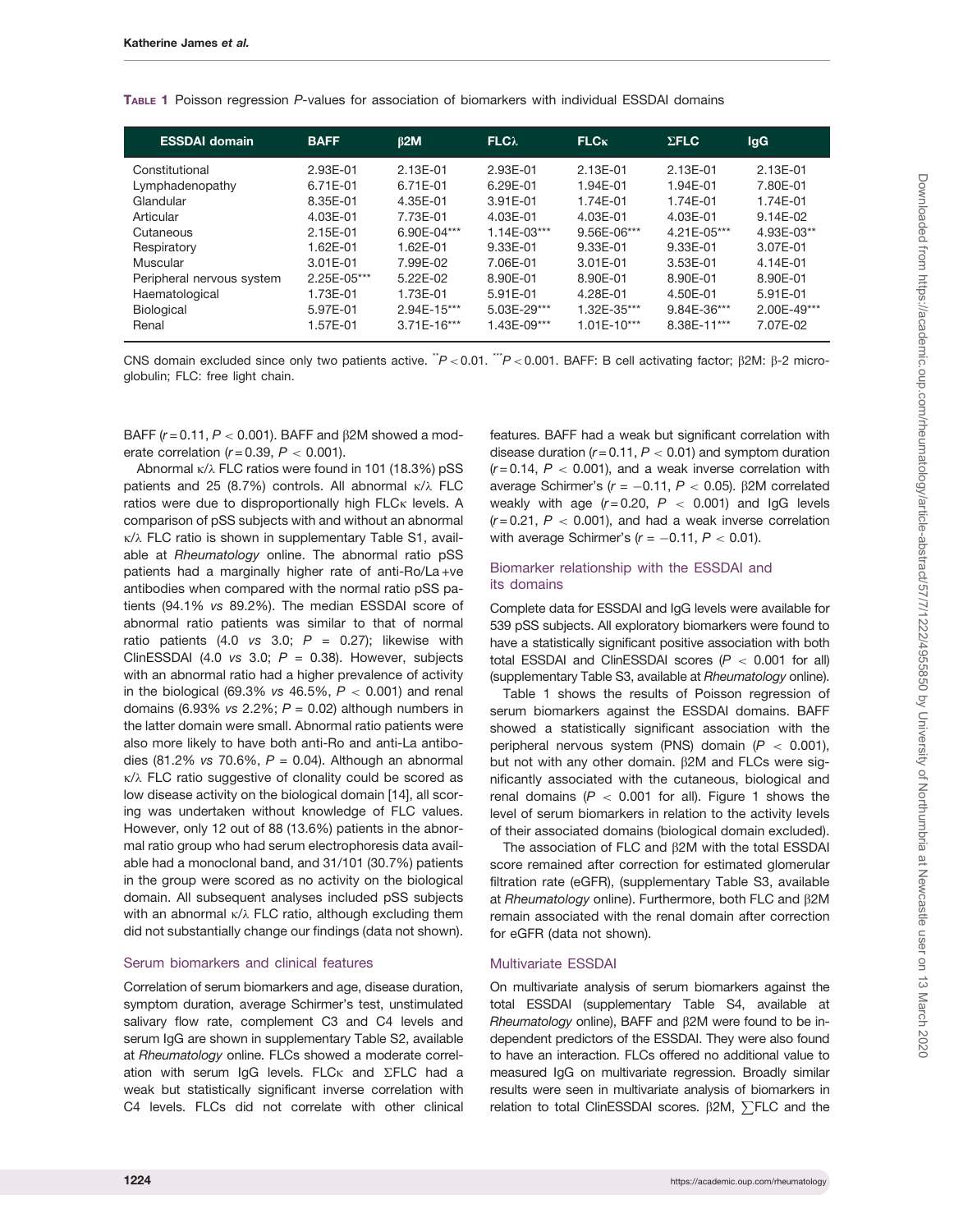

<span id="page-3-0"></span>FIG. 1 Relationship of serum biomarkers with activity levels of their associated domains (biological domain excluded)

interaction of BAFF and  $\beta$ 2M were all found to be independent predictors within the same model. However, the overall ability of these models to explain variation in actual ESSDAI or CLinESSDAI scores was small.

## **Discussion**

Serum FLCs, BAFF and  $\beta$ 2M levels all showed statistically significant associations with total ESSDAI/ClinESSDAI scores, with BAFF and  $\beta$ 2M showing both independent and multiplicative associations on multivariate testing.

BAFF was significantly associated with the PNS and no other domains whereas  $\beta$ 2M and all FLCs were significantly associated with the cutaneous, biological, and renal domains. These differing associations are consistent with there being only weak to moderate correlation of FLCs and  $\beta$ 2M with BAFF levels, and indicate that these biomarkers provide complementary and non-redundant information.

Previous studies have reported an association of FLCs and  $\beta$ 2M with the total ESSDAI score [[11, 12](#page-5-0), [15\]](#page-5-0), but did not explore relationships with the individual domains. The relationship between serum BAFF and ESSDAI domains has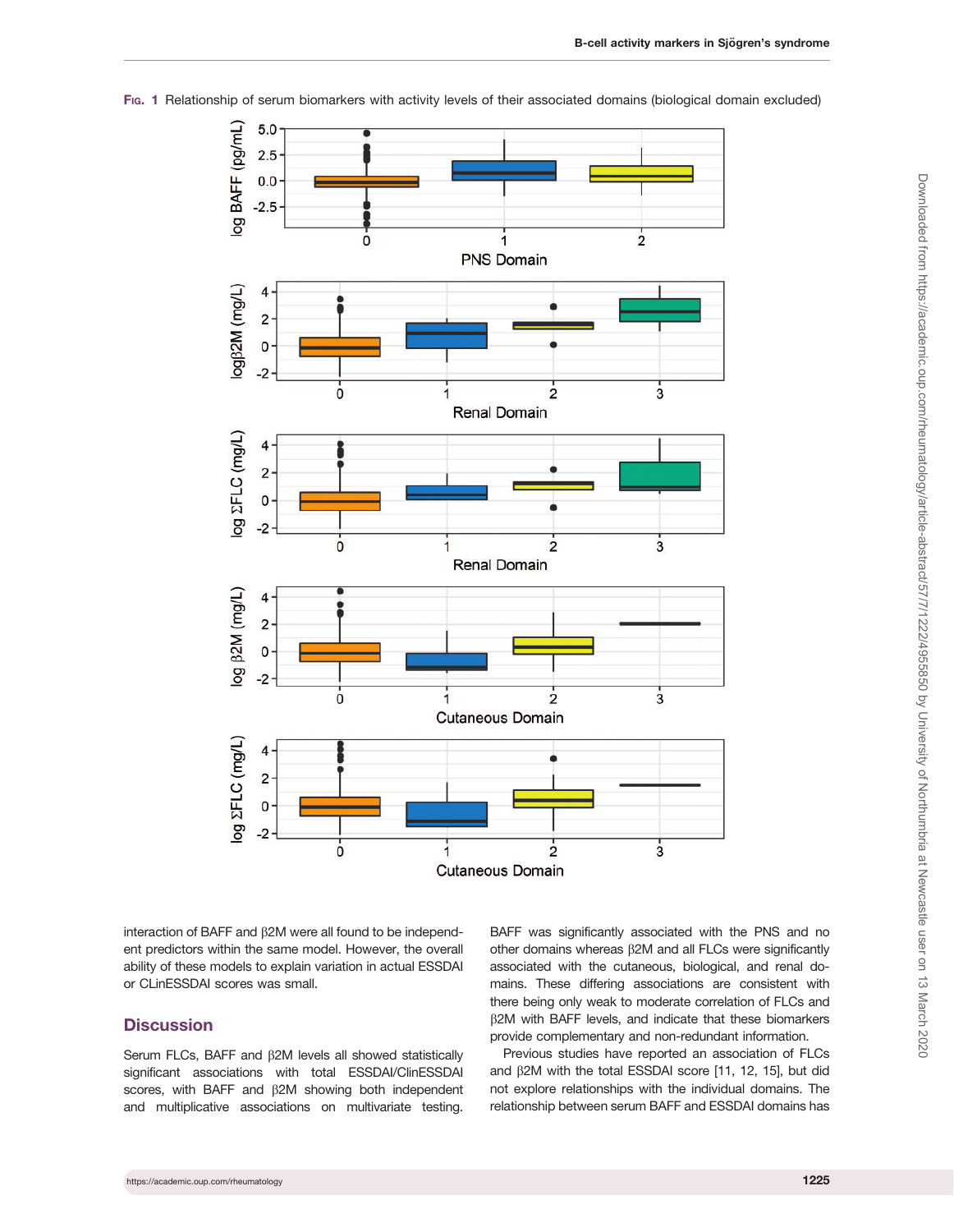been explored in two small studies [\[10](#page-5-0), [16](#page-5-0)]. BAFF was associated with lymphadenopathy, glandular and pulmonary domains in a cohort of 58 patients [\[10\]](#page-5-0), while in another study of 76 patients BAFF was associated with the constitutional, lymphadenopathy, glandular, and biological domains [\[16](#page-5-0)]. The latter study included a high proportion of pSS patients with lymphoproliferative disorders. These findings are in contrast to our much larger study in which BAFF only showed an association with the PNS domain. There are diverse manifestations of PNS involvement in pSS with both vasculitic and non-vasculitic neuropathies. However, BAFF is elevated in non-pSS patients with chronic inflammatory demyelinating polyneuropathy [\[17](#page-5-0), [18](#page-5-0)] and is also expressed by perivascular and intramural lymphocytes in patients with non-systemic vasculitic neuropathy [\[19\]](#page-5-0).

FLCs are excreted by the kidneys and  $\beta$ 2M is freely filtered by the glomeruli and reabsorbed into the proximal renal tubules, where it is then degraded. Thus, renal impairment can increase serum FLCs and  $\beta$ 2M. However, the association of these biomarkers with the renal domain remained following correction for eGFR, suggesting that this association is not an artefact introduced by renal impairment. The commonest manifestation of renal involvement in pSS is distal renal tubular acidosis due to tubulointerstitial nephritis in which infiltration of B cells and plasma cells is common [[20\]](#page-5-0).

Close to 20% of pSS patients were found to have an abnormal  $\kappa/\lambda$  ratio, all due to elevated  $\kappa$ FLCs. We hypothesize that these abnormal ratios reflect the favouring of  $\kappa$  light chain usage by dominant public clonotypes of pSS-related autoantibodies [[21](#page-5-0)].

In this study, we used ESSDAI as the gold standard for assessing disease activity. While the ESSDAI is a useful tool, it does have some limitations, and does not assess glandular activity unaccompanied by palpable swelling. Given these limitations, the inability of our multiparameter models to accurately predict ESSDAI scores does not negate the potential value of these biomarkers. While we could not identify an independent predictive value of FLCs over the more commonly measured IgG levels, the cross-sectional nature of our study means we cannot exclude their utility in longitudinal cohorts or interventional trials. The considerably shorter halflife of FLCs in comparison to IgG could allow more dynamic monitoring of B-cell hyperactivity in such settings. A key strength of our study is it being the largest to date, giving it the ability to assess the relationship of these B-cell biomarkers with ESSDAI domains. However, larger numbers still would be required for some of the domains where disease activity is rare, such as the CNS and muscular. Furthermore, the clinical significance of our findings is unclear, given the relatively weak associations observed.

In conclusion, all three biomarkers were shown to associate significantly with total ESSDAI scores but with differing domain associations. Further investigation of these biomarkers is warranted.

## Acknowledgements

Laboratory testing of FLCs, BAFF and  $\beta$ 2M was provided free of charge by the Binding Site Group, UK. W.-F.N., S.J.B. and Bridget Griffiths are investigators of the UKPSSR. The other UKPSSR members (as of 1 January 2017) include, in alphabetical order of their affiliations: Frances Hall (Addenbrooke's Hospital, Cambridge); Elalaine C. Bacabac, Helen Frankland, Robert Moots (Aintree University Hospitals); Kuntal Chadravarty, Shamin Lamabadusuriya (Barking, Havering and Redbridge NHS Trust); Michele Bombardieri, Constantino Pitzalis, Nurhan Sutcliffe, Celia Breston (Bart and the London NHS Trust); Nagui Gendi, Karen Culfear (Basildon Hospital); Claire Riddell (Belfast Health and Social Care Trust); John Hamburger, Andrea Richards (Birmingham Dental Hospital); Saaeha Rauz (Birmingham & Midland Eye Centre); Sue Brailsford, Joanne Dasgin (Birmingham University Hospital); Joanne Logan, Diarmuid Mulherin (Cannock Chase Hospital); Jacqueline Andrews, Paul Emery, Alison McManus, Colin Pease, David Pickles (Chapel Allerton Hospital, Leeds); Alison Booth, Marian Regan (Derbyshire Royal Infirmary); Jon King, Amanda Holt (Derriford Hospital, Plymouth); Theodoros Dimitroulas, Lucy Kadiki, Daljit Kaur, George Kitas (Dudley Group of Hospitals NHS Foundation Trust); Abdul Khan, Tracey Cosier (East Kent Hospitals University); Panthakalam, Kelly Mintrim (East Sussex Healthcare NHS); Mark Lloyd, Lisa Moore (Frimley Park Hospital); Esther Gordon, Cathy Lawson (Harrogate District Foundation Trust Hospital); Monica Gupta, John Hunter, Lesley Stirton (Gartnavel General Hospital, Glasgow); Gill Ortiz, Elizabeth Price; Suzannah Pelger (Great Western Hospital); Claire Gorman, Balinder Hans (Homerton Hospital); Gavin Clunie, Suzanne Lane, Ginny Rose, Sue Cuckow (Ipswich Hospital NHS Trust); Michael Batley, Ruby Einosas (Maidstone Hospital); Susan Knight, Deborah Symmons, Beverley Jones (Macclesfield District General Hospital & Arthritis Research UK Epidemiology Unit, Manchester); Andrew Carr, Suzanne Edgar, Francisco Figuereido, Heather Foggo, Dennis Lendrem, Iain Macleod, Sheryl Mitchell, Christine Downie, Jessica Tarn, James Locke, Shereen Al-Ali, Sarah Legg, Kamran Mirza, Ben Hargreaves, Laura Hetherington (Newcastle upon Tyne Hospitals NHS Foundation Trust and Newcastle University); Adrian Jones, Peter Lanyon, Alice Muir (Nottingham University Hospital); Paula White, Steven Young-Min (Portsmouth Hospitals NHS Trust); Susan Pugmire, Saravanan Vadivelu (Queen's Elizabeth Hospital, Gateshead); Annie Cooper, Marianne Watkins (Royal Hampshire County Hospital); Anne Field, Stephen Kaye, Devesh Mewar, Patricia Medcalf, Pamela Tomlinson, Debbie Whiteside (Royal Liverpool University Hospital); Neil McHugh, John Pauling, Julie James, Andrea Dowden (Royal National Hospital for Rheumatic Diseases); Mohammed Akil, Jayne McDermott, Olivia Godia (Royal Sheffield Hospital); David Coady, Elizabeth Kidd, Lynne Palmer (Royal Sunderland Hospital); Charles Li (Royal Surrey Hospital); Sarah Bartrum, Dee Mead (Salisbury District Hospital); Bhaskar Dasgupta, Victoria Katsande, Pamela Long, Olivia Godia (Southend University Hospital); Erin Vermaak, Janet Turner (Staffordshire Stoke-on-Trent Partnership); Usha Chandra, Kirsten MacKay (Torbay Hospital); Stefano